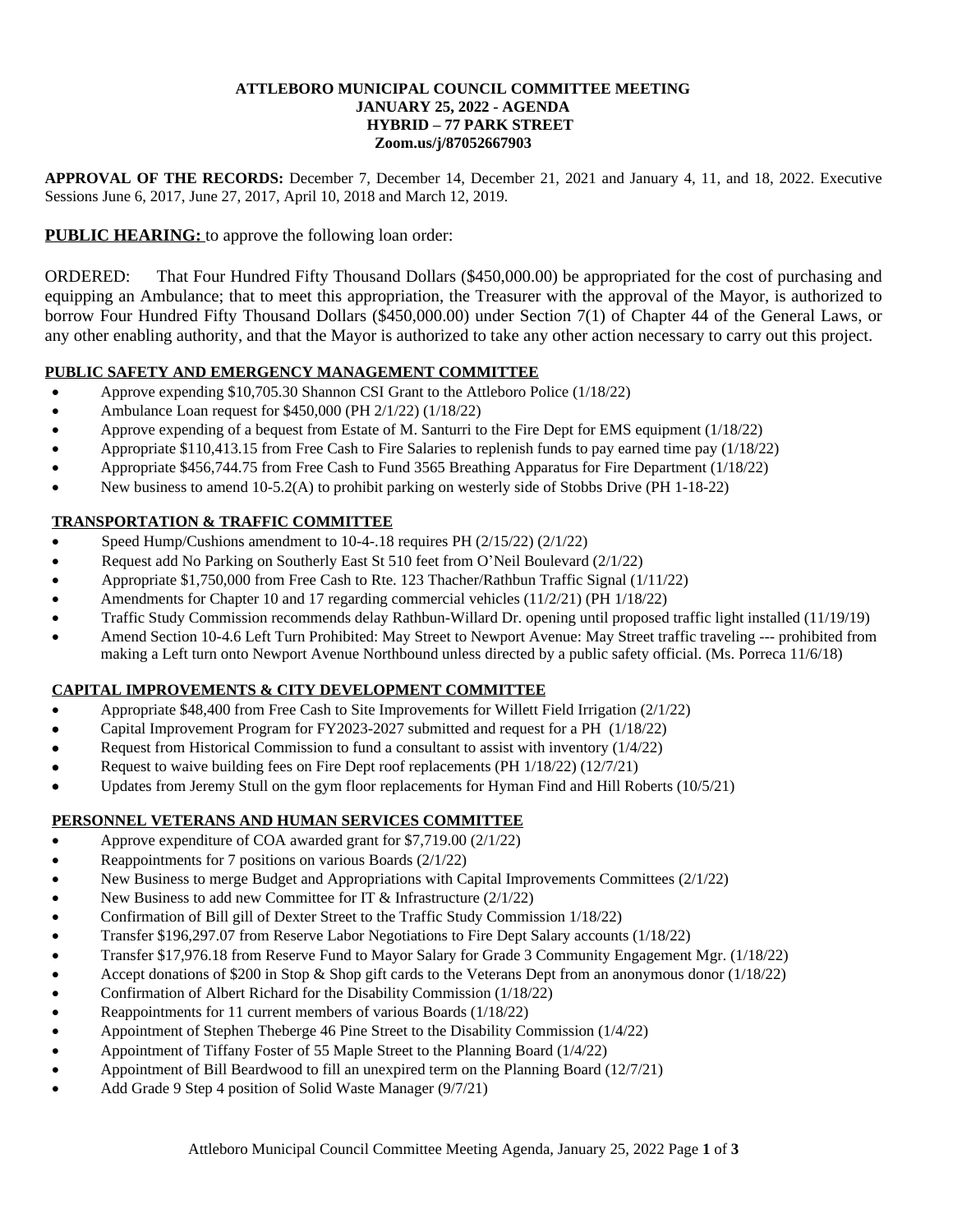## **PUBLIC WORKS COMMITTEE**

- Appropriate \$62,312.98 from Free Cash to PW Crosswalk Systems (2/1/22)
- Transfer \$1,085 from Reserve Fund to Animal Control Maintenance for pest extermination (2/1/22)
- Transfer \$2,055 from Reserve Fund to PW Equipment to pay increased price of berming/gravel thrower (2/1/22)
- Appropriate \$61,776.75 from Free Cash to PW Radar Sign Systems (2/1/22)
- Transfer \$7,091.42 from Reserve to Vehicle maintenance to pay repairs on the city forestry crane truck (1/18/22)
- Authorize debt payment of \$35 for Park & Forestry to pay 123 Service, Authorization need to use Fund 2607 (1/18/22)

### **BUDGET & APPROPRIATIONS COMMIMTTEE**

- Transfer \$2,190 from Reserve Fund to City Wide Previous Year to pay for completed class (2/1/22)
- $\bullet$ To study the request to have a City Wide Vehicle Purchasing program. (11/3/20) (DiLisio, DeSimone and Jackson)
- Request that the Attleboro Municipal council conduct a review of the City's fiscal policy & cash reserve policy (DiLisio)
- Amend the agreement between City and Schools that all Medicaid reimbursement go to schools. (Ms. Porreca 12/17/19)
- Collaborate with state officials to have a meeting to understand the Community Pact Program thru FY2019 for best financial policies for capital improvement (NB Conti 11/13/18)

### **ZONING & LAND USE COMMITTEE**

- Amendment to Zoning Ordinance to allow for Accessory Dwelling Units (12/21/21)
- Mobile Home Park zoning district proposed (11/2/21)
- A communication from Joe Drazek of South Attleboro with concern about proposed marijuana establishment (3/3/20)
- Amend §17–16.10 NON–CONFORMING SIGNS Delete B in its entirety and insert new language (see New Business-Ms. Porreca & Mr. DiLisio) (12/12/17)

### **LICENSE COMMITTEE**

- Class II application from Blasius Auto Group at 800 Washington Street (2/1/22)
- A letter with complaints about Lemon Law Violations 100 Percent Auto at 21 Washington St (6/1/21)

## **CITY PROPERTY & CLAIMS COMMITTEE**

- Transfer \$9,479 from Elections Police to Elections Supplies for 10 4 station voting booths (2/1/22)
- Transfer \$556 from Elections Police to Elections Supplies for 4 storage shelving units (2/1/22)
- COA received a donation of \$885 in food cards from Home Instead and \$60 in food cards from Hope Health VA
- 5 Surplus vehicles from DPW on items from 1988 through 2007 all in poor conditions (1/18/22)
- New Business to review all city's annual legal expenses to determine if prudent to use new methods (6/15/21)

## **ORDINANCES, ELECTIONS & LEGISLATIVE MATTERS COMMITTEE**

- Requested Ordinance Amendment to change Sect 10-8 regarding monthly parking PH (2/15/22)
- Charter Special Act requested to address Section 3-7 regarding Mayor's Office absence/vacancy (1/18/22)
- Public Hearing January 18, 2022 for proposed Commercial Vehicle and Trailers Ch. 10-5.13(12/21/21)
- Public hearing on February 15, 2022 with the Planning Board regarding amendments to Chapter 17-9/15.0 (12/21/21)
- Public Hearing January 18, 20 with Planning Board regarding Ch. 17-3.3 Commercial Vehicle Parking (12/21/21)
- New business to change the effective date of paper straws and plastic container bans to  $1/23/21$  (6/15/21)
- Request to modify Revised Ordinance to change the term for appointed paid positions (4/6/21)
- Request to review the Revised Ordinances of the City of Attleboro (12/15/20) (DiLisio)
- Letter from Mark Kolakowski regarding change of hours at the city Compost Center. (6/16/20)
- Request that a Special Commission be formed to review the City Charter. (Ms. Jackson) (2/4/20)
- To adopt Massachusetts General law Chapter 41, s. 61. (Ms. Jackson) (2/4/20)
- New Business to add a sentence to City Ordinance 9-28:1 regarding utility pole placement or relocation (Conti 11/5/19)
- To differentiate between the positions of an executive and legislative city solicitor section 2-3 of the Ordinances of the City of Attleboro. (Ms. Holmes and Mr. Kobus 10/16/18)

## **SPECIAL COMMITTEE FOR TAX ABATEMENT REVIEW COMMITTEE**

- A special act addressing the adoption of a means-tested property tax exemption  $(12/21/21)$
- A letter from Joseph Murphy of Steer street with suggestion to help seniors with taxes (11/16/21)
- Request adjustment of money from \$600 to \$700 for property tax exemption for senior citizens. (5/7/19)
- Home Rule petition for city with House of Representatives Amendment Article 89 and MGL Ch. 43B to adopt Ordinance for
- a Senior Tax Program authorizing City to amend Ch. 169 of Acts of 2012 (House, 3815). (Mr. Conti 7/17/18)
- Create an Elderly and Disabled Taxation Aid Fund. (Mr. Kobus 9/18/18)